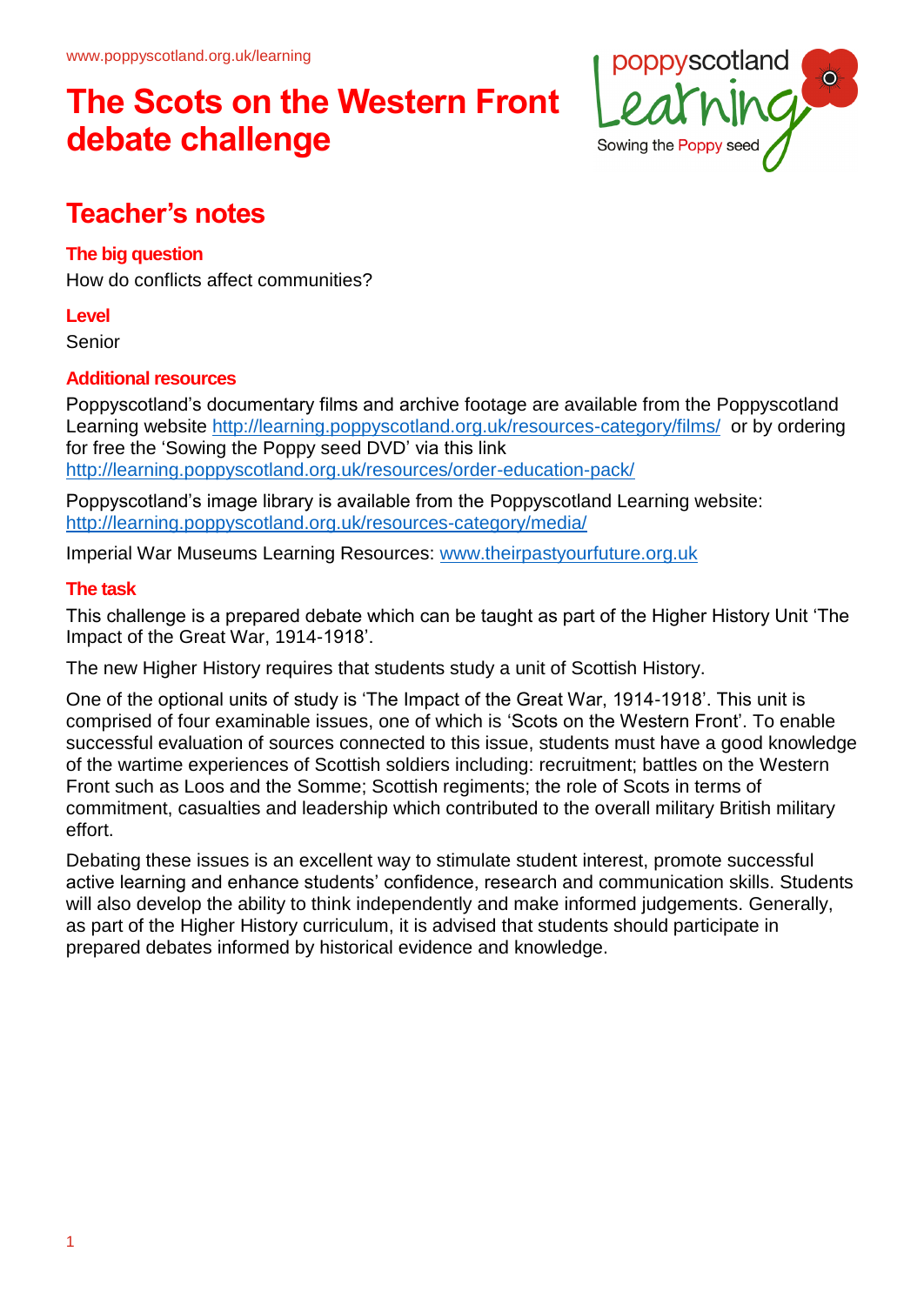

### **Your challenge**

### **Scots on the Western Front – preposition/for**

The Scots were crucial to the overall success of the British army on the Western Front.

You have been challenged to write a speech for a debate on the contribution of Scottish soldiers to the British effort on the Western Front. Scottish soldiers undoubtedly played their part in the fighting during the First World War, especially in battles such as Loos and the Somme.

Their importance was vital. Some historians have argued that the Scottish-born commander of the British army, Earl Haig, was 'the architect of victory' who was made of the stern stuff needed to see the conflict through. Scottish troops were often viewed as excellent fighters who volunteered for the army in huge numbers.

Your task is to write a speech which argues that Scottish soldiers **were crucial** to the overall success of the British army on the Western Front.

- Work in groups of four or five.
- Produce a speech that should last no more than ten minutes to argue that Scottish Soldiers **were crucial** to the overall success of the British army on the Western Front.
- Allocate jobs (researchers, speech writers, speech readers).

Make use of the following resources:

- The information following this page.
- The school library.
- History text books.
- The internet.
- The film 'Douglas Scott, 1930-2010, on the debate about his grandfather, Field Marshal Sir Douglas Haig'

[http://learning.poppyscotland.org.uk/resource/douglas-scott-historian-1930-2010-on-the](http://learning.poppyscotland.org.uk/resource/douglas-scott-historian-1930-2010-on-the-debate-about-his-grandfather-field-marshal-sir-douglas-haig/)[debate-about-his-grandfather-field-marshal-sir-douglas-haig/](http://learning.poppyscotland.org.uk/resource/douglas-scott-historian-1930-2010-on-the-debate-about-his-grandfather-field-marshal-sir-douglas-haig/)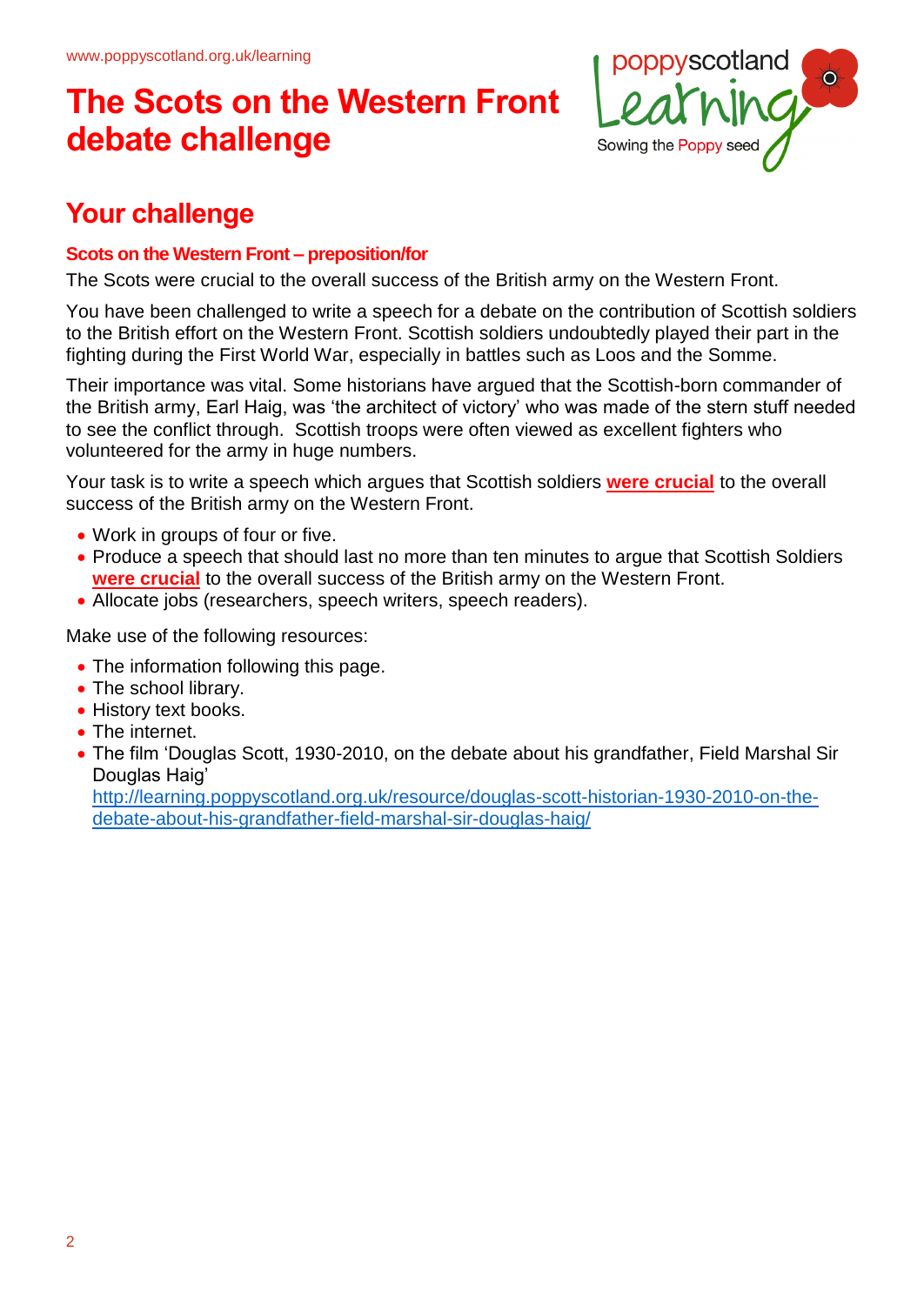

#### **The Scots were crucial to the overall success of the British army on the Western Front.**

Per head of population, Scots volunteered for the armed services in higher numbers than other parts of the United Kingdom. Scotland thus provided a reliable pool of manpower when it was needed.

By the end of 1915 2,466,719 men had volunteered for the army: 320,589 or 13% were Scottish, forming what became known as the New Armies or Kitchener's Armies.

The Scottish National War Memorial records the names of over 148,000 Scots killed during the First World War. This is a significant percentage of the million British and Empire war dead from the First World War and shows that Scotland 'punched above its weight' during the war.

Per head of population, Scotland suffered more casualties than any other part of the United Kingdom.

Scottish soldiers were viewed positively by the public and other regiments in the British army because they were seen to come from a country with a proud fighting history. The sight of Scottish battalions in their kilts was a morale booster.

Scottish soldiers played a major role in the battle of Loos in 1915. This was the first battle in which 'New Army' units were to play a significant role and many of these were Scottish. Although the battle did not achieve a breakthrough, 9th (Scottish) Division captured the German's second line of defences.

#### **Scots soldiers won five Victoria Crosses at Loos.**

The Loos Memorial (which stands virtually on a German strongpoint captured by 15th (Scottish) Division on the first day of the battle) commemorates 20,609 men who have no known grave; one third of these are Scottish.

At Arras in 1917, 9th (Scottish) Division (alongside 4th Division) made an advance of some three and a half miles. This was the biggest gain made by any unit since trench warfare began.

Ernst Junger, one of the German army's most highly decorated officers fought against Scottish soldiers in 1918 and states in his book Storm of Steel: 'They were Highlanders, and their way of fighting showed us that we were dealing with real men'. He also described his Scottish opponents as 'obdurate' (stubborn) and 'elite'.

Historians such as Gary Sheffield and John Terraine argue that Haig was not callous but a realist who understood that the First World War could only be won by a strategy of attrition and he pursued this strategy ruthlessly to the end. If Haig should accept responsibility for high casualties and battles that were unsuccessful, he should also be seen as the man who encouraged the use of new tactics and weaponry that ultimately led Britain to victory in 1918.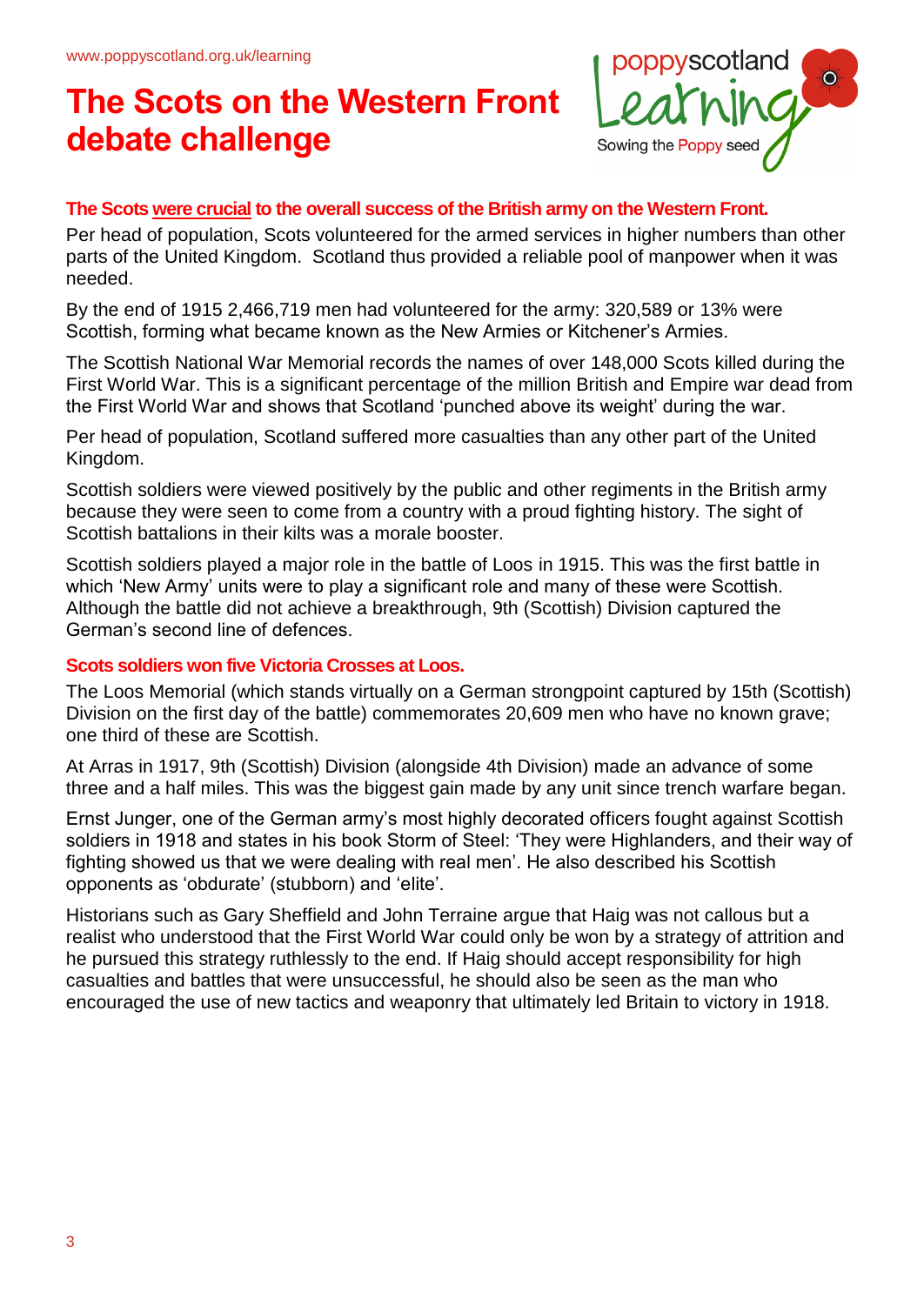

#### **The Scots were not crucial to the overall success of the British army on the Western Front.**

Dr Benjamin Ziemann, a German military historian, has found no evidence in German military archives or soldiers' personal accounts to suggest that Scottish soldiers were particularly feared by German soldiers. He claims that this idea was largely created by Scots soldiers keen to prove their superiority in a similar fashion to the boasting done by Bavarian units in the German army.

Another German historian, Gerhard Hirschfeld, has also claimed that there is no evidence that German soldiers thought of Scottish soldiers as 'Devils in Skirts' or 'Ladies from Hell' and that their fascination with Scottish soldiers had more to do with their uniforms than their fighting ability.

Britain raised 65 divisions during the First World War, only three of these were Scottish – 9th (Scottish) division, 15th (Scottish) division and 51st (Highland) division. Canada and Australia, by way of comparison, sent four and five divisions respectively to fight for Britain.

These Canadian and Australian units were considered elite and often given the most difficult assignments when attacking strongly defended German positions.

As the war progressed, heavy casualties and difficulties in finding replacement manpower meant that new recruits were sent to regiments that needed them most, regardless of traditional recruiting grounds – thus many Englishmen ended up in Scottish regiments. This makes it difficult to assess the contribution made by purely 'Scottish' soldiers.

In his memoir, 'Goodbye to All That', Robert Graves describes how a fellow officer in the Royal Welch Fusiliers described the Scots as 'dirty in the trenches, they brag too much and they charge like hell – both ways'.

Field Marshal Haig who commanded the British army in France for much of the war was a Scottish soldier. He has been criticised by historians such as John Laffin who argue that his strategy of attrition (wearing the enemy down) was callous and his mismanagement of British strategy and the fighting of battles such as the Somme and Third Ypres led to the needless deaths of thousands of men.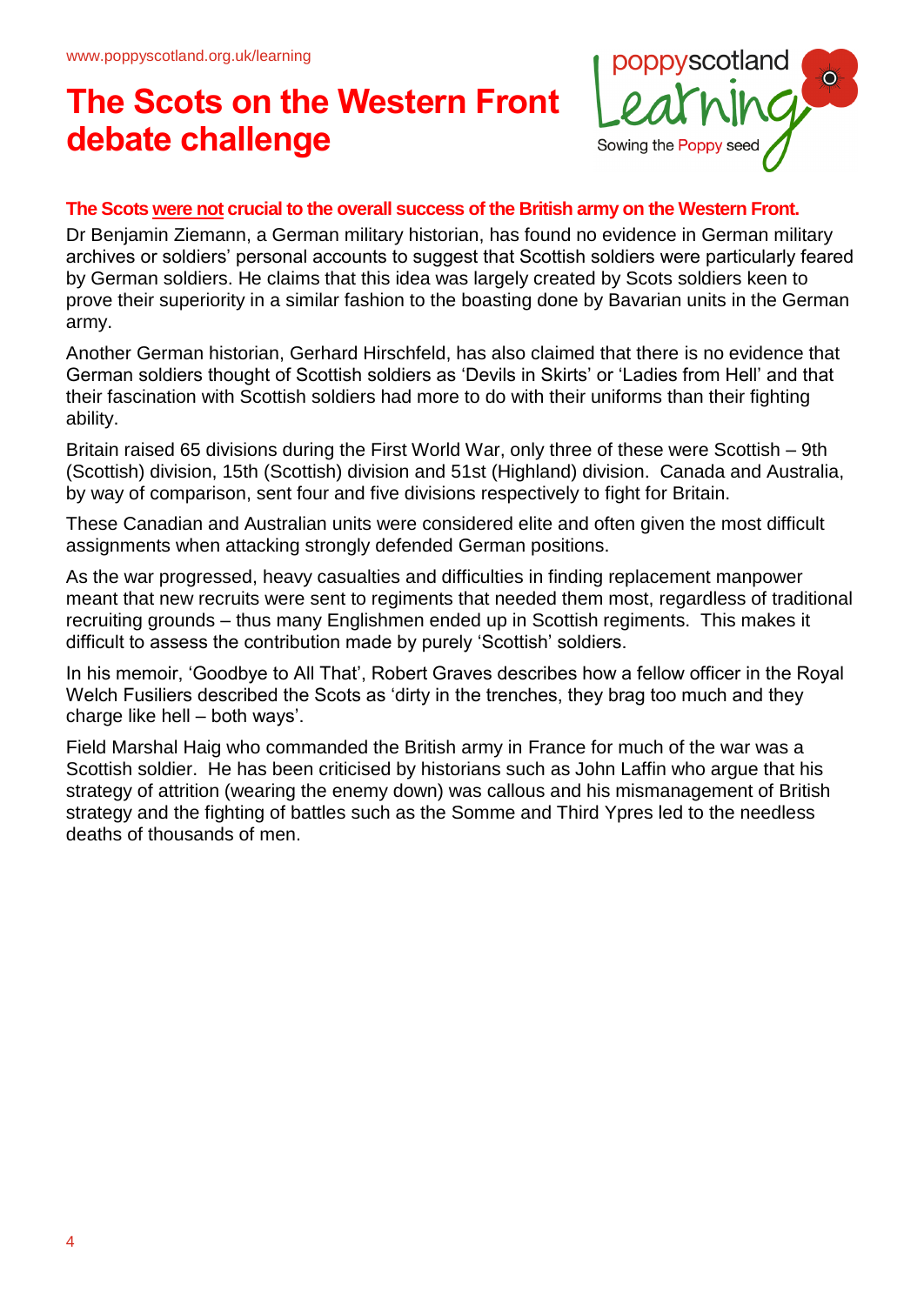

### **Your challenge**

### **The Scots on the Western Front – opposition/against**

The Scots were not crucial to the overall success of the British army on the Western Front.

You have been challenged to write a speech for a debate on the contribution of Scottish soldiers to the British effort on the Western Front. Scottish soldiers undoubtedly played their part in the fighting during the First World War, especially in battles such as Loos and the Somme. But just how important were they?

Some historians have argued that the Scottish-born commander of the British army, Field Marshal Haig, was a bungling butcher who needlessly slaughtered thousands of his own men. Others claim that Scottish troops were nothing to be feared and that their reputation as good fighters owed more to their own boasting. Your task is to write a speech which argues that Scottish soldiers **were not crucial** to the overall success of the British army on the Western Front.

- Work in groups of four or five.
- Produce a speech that should last no more than ten minutes to argue that Scottish Soldiers **were not crucial** to the overall success of the British army on the Western Front.
- Allocate jobs (researchers, speech writers, speech readers).

Make use of the following resources:

- The information following this page.
- The school library.
- History text books.
- The internet.
- The film 'Douglas Scott, 1930-2010, on the debate about his grandfather, Field Marshal Sir Douglas Haig'

[http://learning.poppyscotland.org.uk/resource/douglas-scott-historian-1930-2010-on-the](http://learning.poppyscotland.org.uk/resource/douglas-scott-historian-1930-2010-on-the-debate-about-his-grandfather-field-marshal-sir-douglas-haig/)[debate-about-his-grandfather-field-marshal-sir-douglas-haig/](http://learning.poppyscotland.org.uk/resource/douglas-scott-historian-1930-2010-on-the-debate-about-his-grandfather-field-marshal-sir-douglas-haig/)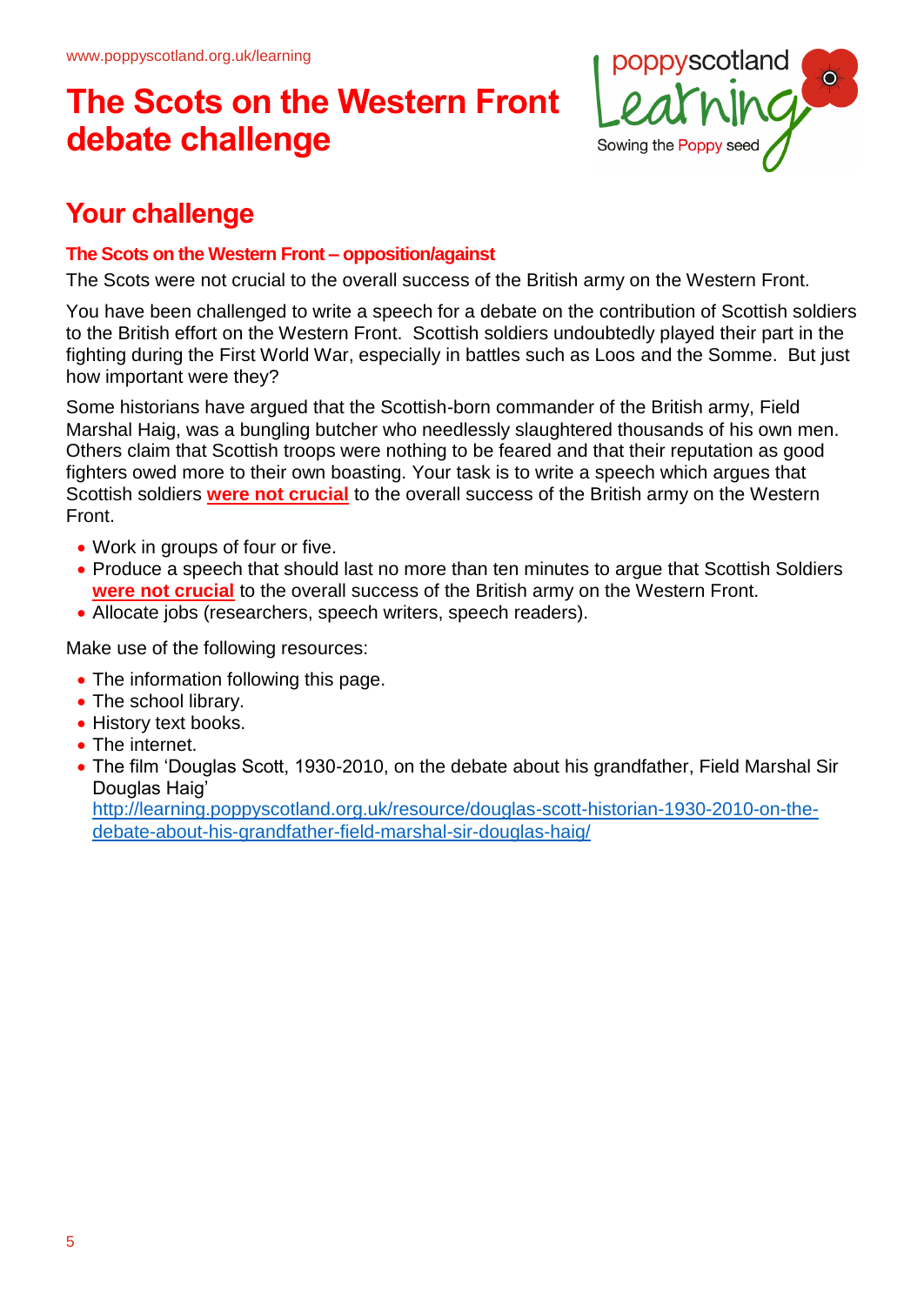

### **Your speech**

Today I am here to show that Scots were/were not crucial to the overall success of the British army on the Western Front.

### My first reason is that

| My second reason is that      |  |
|-------------------------------|--|
|                               |  |
|                               |  |
|                               |  |
|                               |  |
|                               |  |
|                               |  |
| My third reason is that       |  |
|                               |  |
|                               |  |
|                               |  |
|                               |  |
|                               |  |
|                               |  |
| .                             |  |
|                               |  |
| were/were not crucial because |  |
|                               |  |
|                               |  |
|                               |  |
|                               |  |
|                               |  |

Overall I urge you to believe me when I say 'Scots were/were not crucial to the success of the British army on the Western front'.